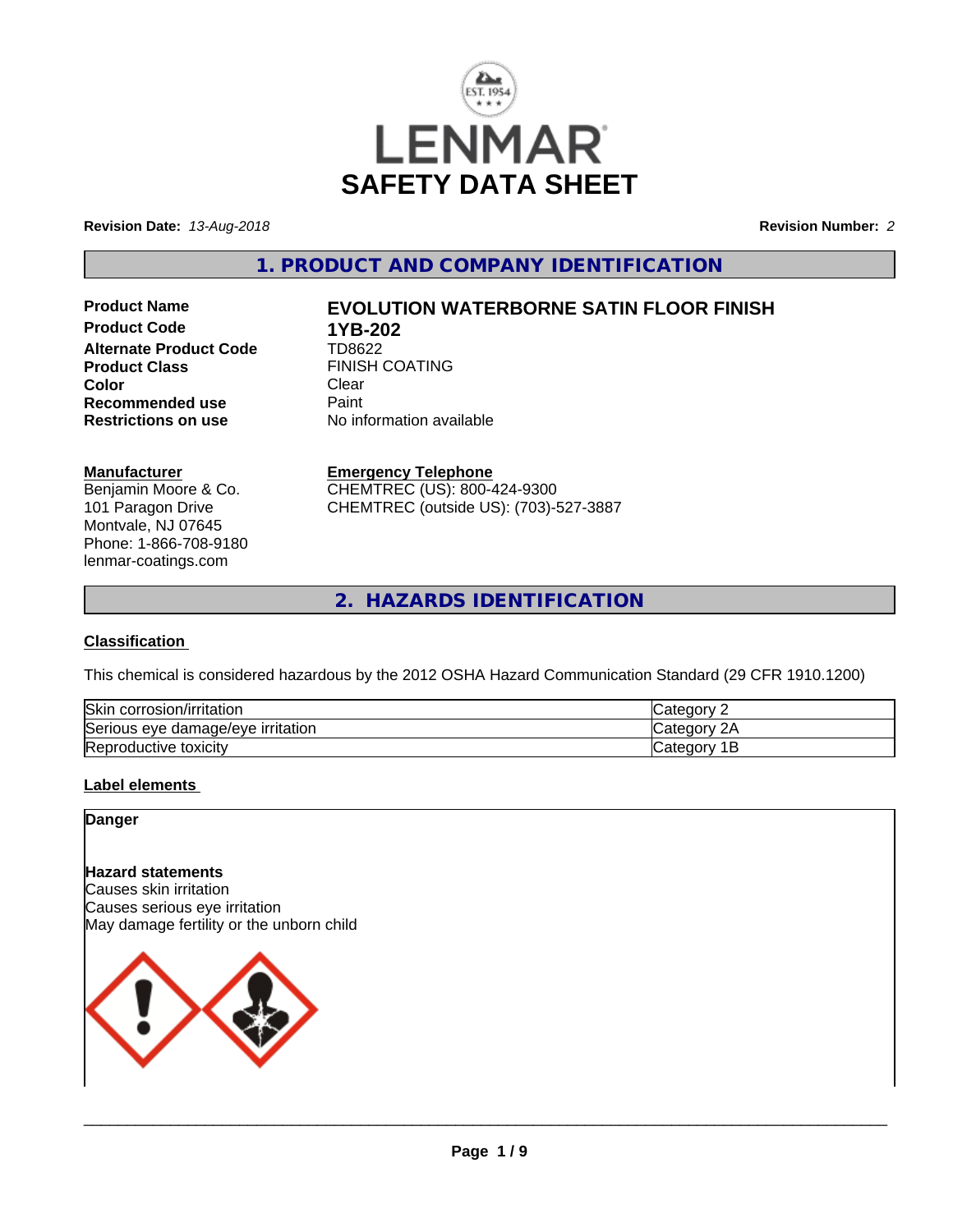**Appearance** liquid **Odor 11** and **Odor 11** and **Odor 11** and **Odor 11** and **Odor Odor** 11 and **Odor** 11 and **Odor** 11 and **Odor** 11 and **Odor** 11 and **Odor** 11 and **Odor** 11 and **Odor** 11 and 2012

#### **Precautionary Statements - Prevention**

Obtain special instructions before use Do not handle until all safety precautions have been read and understood Use personal protective equipment as required Wash face, hands and any exposed skin thoroughly after handling Wear eye/face protection

#### **Precautionary Statements - Response**

IF exposed or concerned: Get medical advice/attention **Eyes** IF IN EYES: Rinse cautiously with water for several minutes. Remove contact lenses, if present and easy to do. Continue rinsing If eye irritation persists: Get medical advice/attention **Skin** IF ON SKIN: Wash with plenty of soap and water If skin irritation occurs: Get medical advice/attention

\_\_\_\_\_\_\_\_\_\_\_\_\_\_\_\_\_\_\_\_\_\_\_\_\_\_\_\_\_\_\_\_\_\_\_\_\_\_\_\_\_\_\_\_\_\_\_\_\_\_\_\_\_\_\_\_\_\_\_\_\_\_\_\_\_\_\_\_\_\_\_\_\_\_\_\_\_\_\_\_\_\_\_\_\_\_\_\_\_\_\_\_\_

Take off contaminated clothing and wash before reuse

#### **Precautionary Statements - Storage**

Store locked up

#### **Precautionary Statements - Disposal**

Dispose of contents/container to an approved waste disposal plant

#### **Hazards not otherwise classified (HNOC)**

Not applicable

#### **Other information**

No information available

#### **Other hazards**

 **IMPORTANT:** Designed to be mixed with other components. Mixture will have hazards of all components. Before opening packages, read all warning labels. Follow all precautions.

 **CAUTION:** All floor coatings may become slippery when wet. Where non-skid characteristics are desired, use an appropriate anti-slip aggregate.

## **3. COMPOSITION INFORMATION ON COMPONENTS**

| <b>Chemical name</b>                | CAS No.             | Weight-% |
|-------------------------------------|---------------------|----------|
| 1-Methyl-2-pyrrolidinone            | 872-50-4            | ັບ       |
| Dipropylene glycol monomethyl ether | 34590-94-8          |          |
| Triethylamine                       | $1 - 44 - 8$<br>121 |          |

## **4. FIRST AID MEASURES**

| <b>General Advice</b> | No hazards which require special first aid measures.                        |
|-----------------------|-----------------------------------------------------------------------------|
| <b>Eye Contact</b>    | Rinse thoroughly with plenty of water for at least 15 minutes and consult a |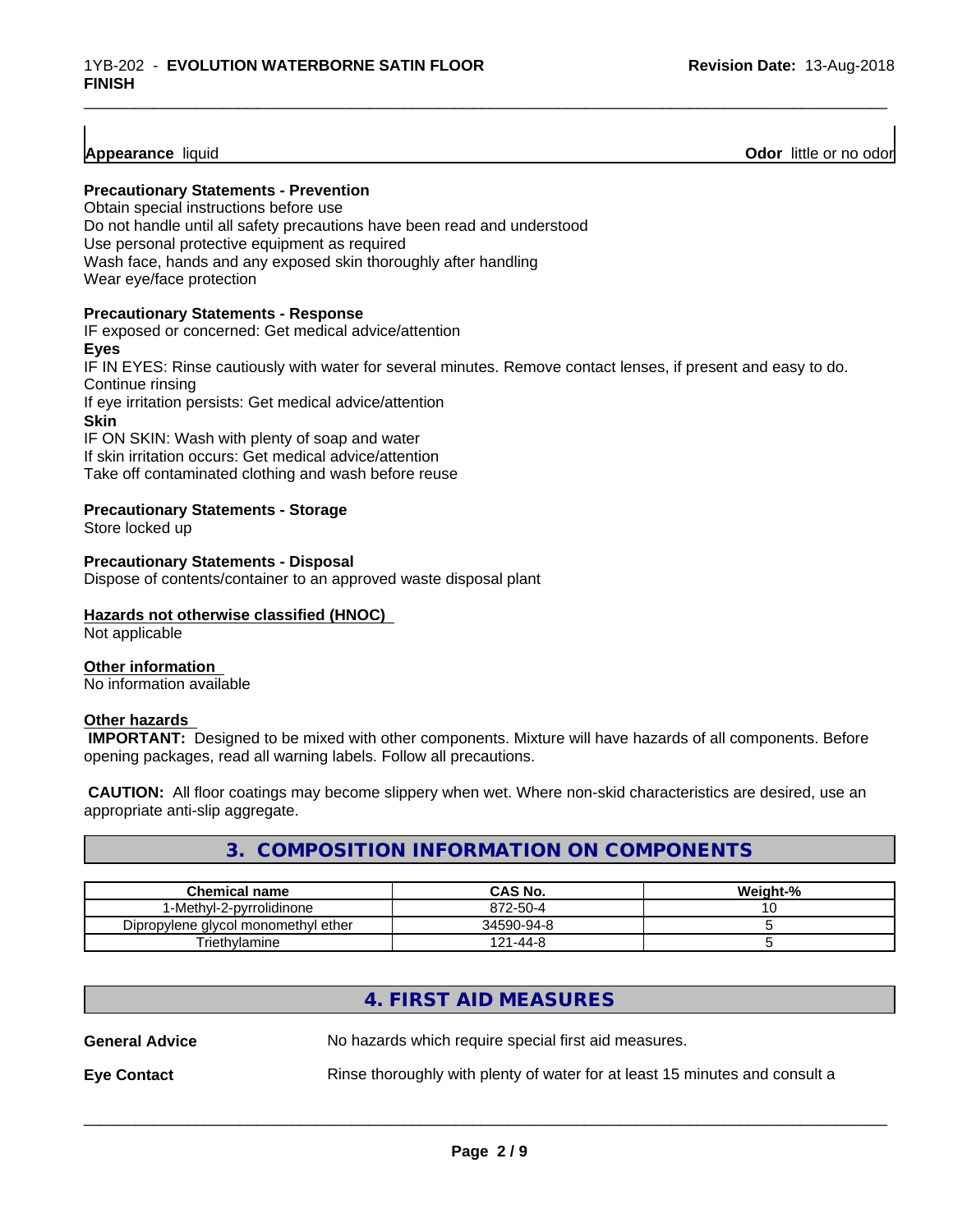|                                                                                                   |                                                               | physician.                                                                                               |                                                                                                            |                                                                                                                 |
|---------------------------------------------------------------------------------------------------|---------------------------------------------------------------|----------------------------------------------------------------------------------------------------------|------------------------------------------------------------------------------------------------------------|-----------------------------------------------------------------------------------------------------------------|
| <b>Skin Contact</b>                                                                               |                                                               | Wash off immediately with soap and plenty of water while removing all<br>contaminated clothes and shoes. |                                                                                                            |                                                                                                                 |
| <b>Inhalation</b>                                                                                 |                                                               | Move to fresh air. If symptoms persist, call a physician.                                                |                                                                                                            |                                                                                                                 |
| Ingestion                                                                                         |                                                               | Clean mouth with water and afterwards drink plenty of water. Consult a physician<br>if necessary.        |                                                                                                            |                                                                                                                 |
| <b>Most Important</b>                                                                             | <b>Symptoms/Effects</b>                                       | None known.                                                                                              |                                                                                                            |                                                                                                                 |
|                                                                                                   | <b>Notes To Physician</b>                                     | Treat symptomatically.                                                                                   |                                                                                                            |                                                                                                                 |
|                                                                                                   |                                                               |                                                                                                          | 5. FIRE-FIGHTING MEASURES                                                                                  |                                                                                                                 |
| <b>Suitable Extinguishing Media</b>                                                               |                                                               |                                                                                                          | Use extinguishing measures that are appropriate to local<br>circumstances and the surrounding environment. |                                                                                                                 |
| <b>Firefighters</b>                                                                               | <b>Protective Equipment And Precautions For</b>               |                                                                                                          | and full protective gear.                                                                                  | As in any fire, wear self-contained breathing apparatus<br>pressure-demand, MSHA/NIOSH (approved or equivalent) |
| <b>Specific Hazards Arising From The Chemical</b>                                                 |                                                               | extreme heat.                                                                                            | Closed containers may rupture if exposed to fire or                                                        |                                                                                                                 |
|                                                                                                   | <b>Sensitivity To Mechanical Impact</b>                       |                                                                                                          | No                                                                                                         |                                                                                                                 |
|                                                                                                   | <b>Sensitivity To Static Discharge</b>                        |                                                                                                          | No                                                                                                         |                                                                                                                 |
| <b>Flash Point Data</b><br><b>Method</b>                                                          | Flash Point (°F)<br>Flash Point (°C)                          |                                                                                                          | Not applicable<br>Not applicable<br>Not applicable                                                         |                                                                                                                 |
|                                                                                                   | <b>Flammability Limits In Air</b>                             |                                                                                                          |                                                                                                            |                                                                                                                 |
|                                                                                                   | Lower flammability limit:<br><b>Upper flammability limit:</b> |                                                                                                          | Not applicable<br>Not applicable                                                                           |                                                                                                                 |
| <b>NFPA</b>                                                                                       | Health: 1                                                     | Flammability: 0                                                                                          | Instability: 0                                                                                             | <b>Special: Not Applicable</b>                                                                                  |
| <b>NFPA Legend</b><br>0 - Not Hazardous<br>1 - Slightly<br>2 - Moderate<br>3 - High<br>4 - Severe |                                                               |                                                                                                          |                                                                                                            |                                                                                                                 |

*The ratings assigned are only suggested ratings, the contractor/employer has ultimate responsibilities for NFPA ratings where this system is used.*

*Additional information regarding the NFPA rating system is available from the National Fire Protection Agency (NFPA) at www.nfpa.org.*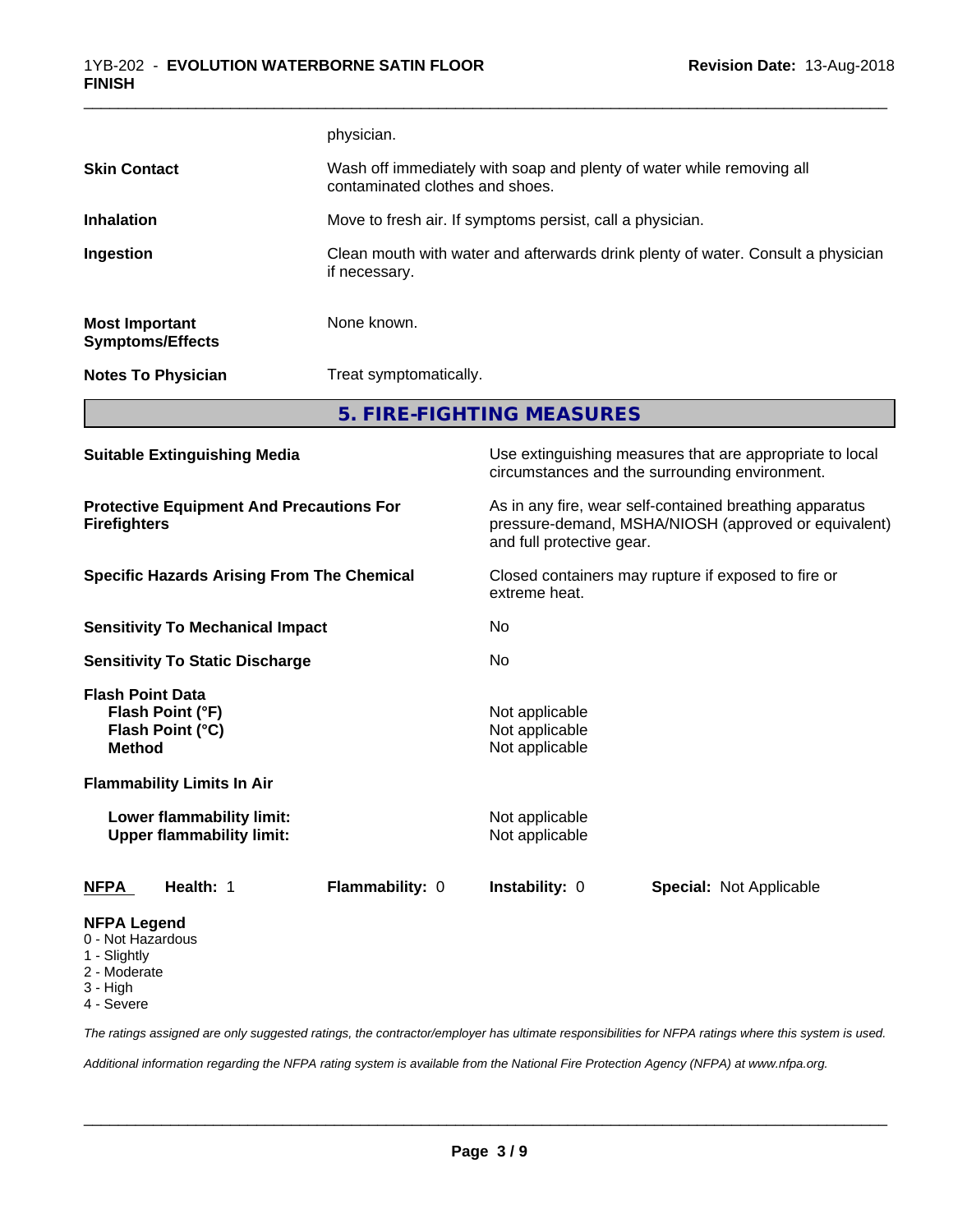|                                  | 6. ACCIDENTAL RELEASE MEASURES                                                                                                                                                   |  |
|----------------------------------|----------------------------------------------------------------------------------------------------------------------------------------------------------------------------------|--|
| <b>Personal Precautions</b>      | Avoid contact with skin, eyes and clothing. Ensure adequate ventilation.                                                                                                         |  |
| <b>Other Information</b>         | Prevent further leakage or spillage if safe to do so.                                                                                                                            |  |
| <b>Environmental precautions</b> | See Section 12 for additional Ecological Information.                                                                                                                            |  |
| <b>Methods for Cleaning Up</b>   | Soak up with inert absorbent material. Sweep up and shovel into suitable<br>containers for disposal.                                                                             |  |
|                                  | 7. HANDLING AND STORAGE                                                                                                                                                          |  |
| <b>Handling</b>                  | Avoid contact with skin, eyes and clothing. Avoid breathing vapors, spray mists or<br>sanding dust. In case of insufficient ventilation, wear suitable respiratory<br>equipment. |  |
| <b>Storage</b>                   | Keep container tightly closed. Keep out of the reach of children.                                                                                                                |  |
| <b>Incompatible Materials</b>    | No information available                                                                                                                                                         |  |
|                                  |                                                                                                                                                                                  |  |

**8. EXPOSURE CONTROLS/PERSONAL PROTECTION**

### **Exposure Limits**

| <b>Chemical name</b>                | <b>ACGIH TLV</b> | <b>OSHA PEL</b>                   |
|-------------------------------------|------------------|-----------------------------------|
| Dipropylene glycol monomethyl ether | 100 ppm - TWA    | 100 ppm $-$ TWA                   |
|                                     | 150 ppm - STEL   | $600 \text{ mg/m}^3$ - TWA        |
|                                     | <b>Skin</b>      | prevent or reduce skin absorption |
| Triethylamine                       | 0.5 ppm - TWA    | 25 ppm - TWA                      |
|                                     | 1 ppm - STEL     | 100 mg/m $3$ - TWA                |
|                                     | Skin             |                                   |

## **Legend**

ACGIH - American Conference of Governmental Industrial Hygienists Exposure Limits OSHA - Occupational Safety & Health Administration Exposure Limits N/E - Not Established

| <b>Engineering Measures</b>          | Ensure adequate ventilation, especially in confined areas.                                                                          |  |
|--------------------------------------|-------------------------------------------------------------------------------------------------------------------------------------|--|
| <b>Personal Protective Equipment</b> |                                                                                                                                     |  |
| <b>Eye/Face Protection</b>           | Safety glasses with side-shields.                                                                                                   |  |
| <b>Skin Protection</b>               | Protective gloves and impervious clothing.                                                                                          |  |
| <b>Respiratory Protection</b>        | In case of insufficient ventilation wear suitable respiratory equipment.                                                            |  |
| <b>Hygiene Measures</b>              | Avoid contact with skin, eyes and clothing. Remove and wash contaminated<br>clothing before re-use. Wash thoroughly after handling. |  |

# **9. PHYSICAL AND CHEMICAL PROPERTIES**

**Appearance** liquid **Odor** liquid little of little of little of little of little of little of little of little of little of little of little of little of little of little of little of little of little of little of little o

little or no odor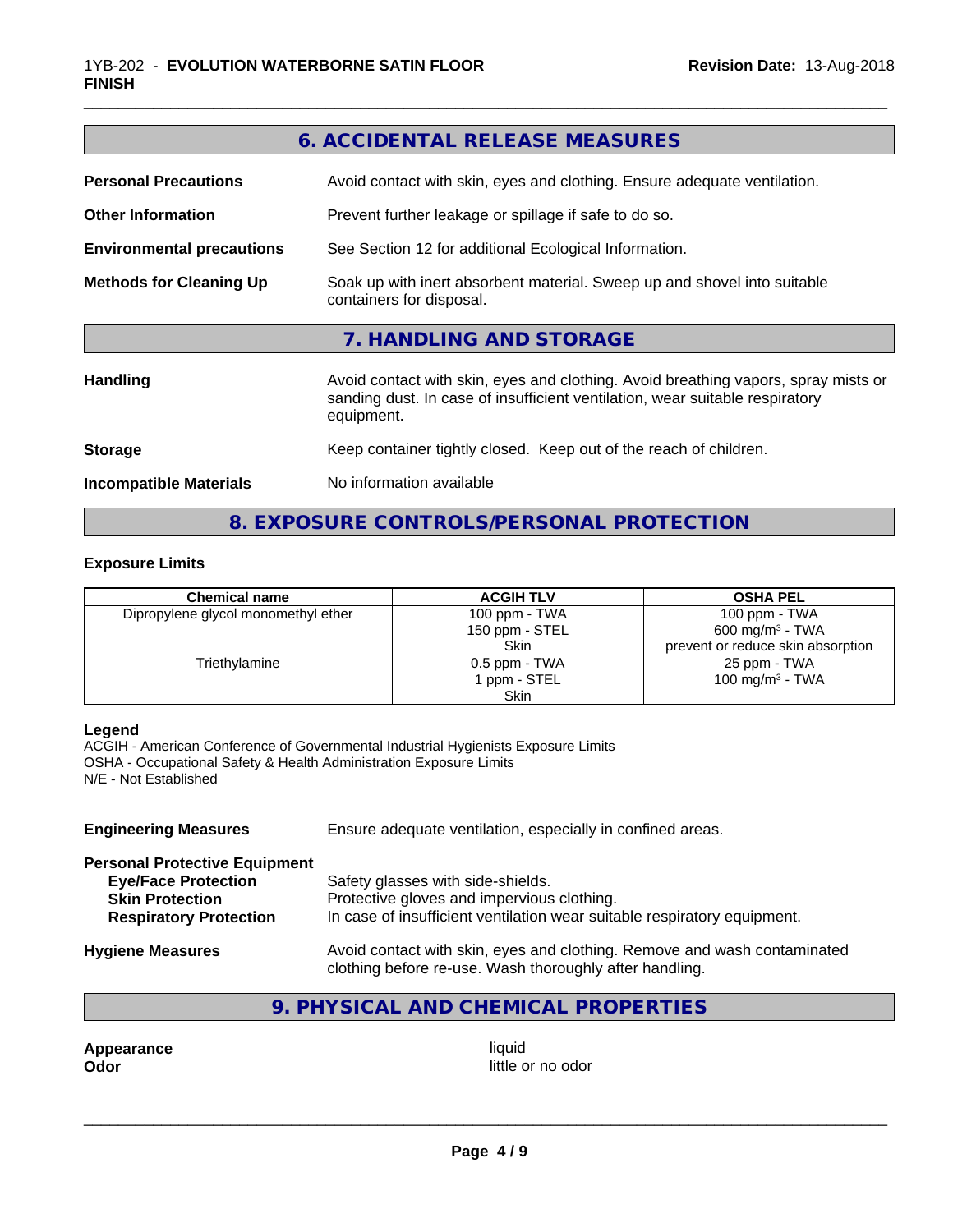**Odor Threshold**<br> **Density (Ibs/gal)**<br> **Density (Ibs/gal)**<br> **No information available**<br>  $8.4 - 8.8$ **Density (Ibs/gal)** 8.4 - 8.8<br> **Specific Gravity** 6.1 - 8.8<br> **Specific Gravity** 6.1 **Specific Gravity**<br>pH **Viscosity (cps)** No information available in the Viscosity (cps) **Solubility(ies)** No information available **Water solubility** No information available **Evaporation Rate No information available No information available Vapor pressure @20 °C (kPa)** No information available **Vapor density**  $\blacksquare$  No information available **Wt. % Solids** 25 - 35 **Vol. % Solids Wt. % Volatiles** 65 - 75<br> **Vol. % Volatiles** 65 - 75 **Vol. % Volatiles VOC Regulatory Limit (g/L)** <275 **Boiling Point (°F)** 212 **Boiling Point (°C) Freezing Point (°F)** 32 **Freezing Point (°C)** 0 **Flash Point (°F)** Not applicable **Flash Point (°C)** Not applicable **Method**<br> **Flammability (solid, gas)**<br> **Example 2018** Not applicable **Flammability** (solid, gas) **Upper flammability limit:**<br> **Lower flammability limit:**<br>
Not applicable<br>
Not applicable **Lower flammability limit:**<br> **Autoignition Temperature (°F)**<br>
Mo information available **Autoignition Temperature (°F) Autoignition Temperature (°C)** No information available **Decomposition Temperature (°F)** No information available **Decomposition Temperature (°C)** No information available **Partition coefficient** and the settlement of the No information available

**No information available** 

\_\_\_\_\_\_\_\_\_\_\_\_\_\_\_\_\_\_\_\_\_\_\_\_\_\_\_\_\_\_\_\_\_\_\_\_\_\_\_\_\_\_\_\_\_\_\_\_\_\_\_\_\_\_\_\_\_\_\_\_\_\_\_\_\_\_\_\_\_\_\_\_\_\_\_\_\_\_\_\_\_\_\_\_\_\_\_\_\_\_\_\_\_

# **10. STABILITY AND REACTIVITY**

| <b>Reactivity</b>                         | Not Applicable                           |
|-------------------------------------------|------------------------------------------|
| <b>Chemical Stability</b>                 | Stable under normal conditions.          |
| <b>Conditions to avoid</b>                | Prevent from freezing.                   |
| <b>Incompatible Materials</b>             | No materials to be especially mentioned. |
| <b>Hazardous Decomposition Products</b>   | None under normal use.                   |
| <b>Possibility of hazardous reactions</b> | None under normal conditions of use.     |

## **11. TOXICOLOGICAL INFORMATION**

**Product Information**

### **Information on likely routes of exposure**

**Principal Routes of Exposure** Eye contact, skin contact and inhalation.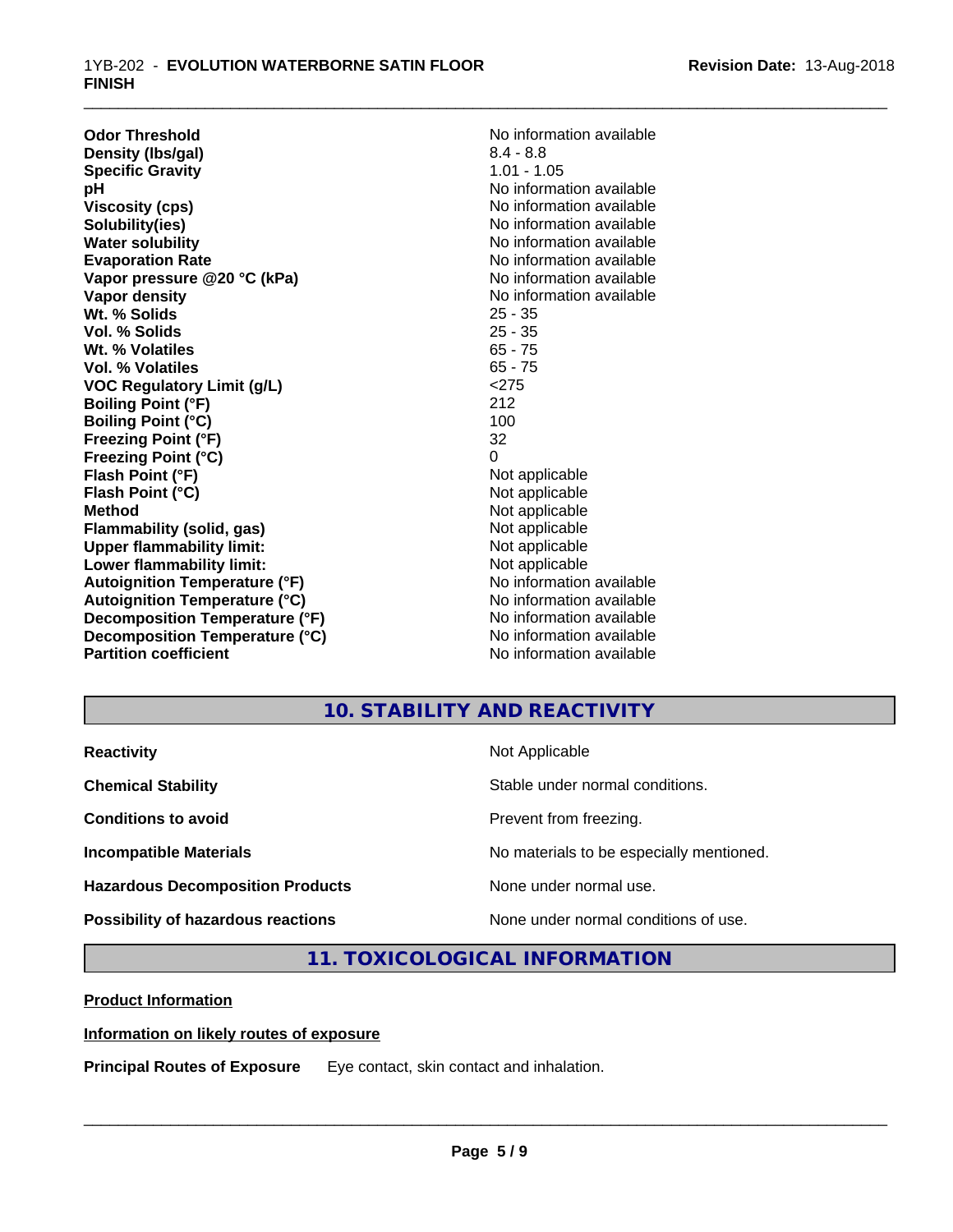| <b>Acute Toxicity</b>           |                                                                                                                 |  |  |
|---------------------------------|-----------------------------------------------------------------------------------------------------------------|--|--|
| <b>Product Information</b>      | No information available                                                                                        |  |  |
|                                 | Symptoms related to the physical, chemical and toxicological characteristics                                    |  |  |
| <b>Symptoms</b>                 | No information available                                                                                        |  |  |
|                                 | Delayed and immediate effects as well as chronic effects from short and long-term exposure                      |  |  |
| Eye contact                     | May cause slight irritation.                                                                                    |  |  |
| <b>Skin contact</b>             | Substance may cause slight skin irritation. Prolonged or repeated contact may dry<br>skin and cause irritation. |  |  |
| <b>Inhalation</b>               | May cause irritation of respiratory tract.                                                                      |  |  |
| Ingestion                       | Ingestion may cause gastrointestinal irritation, nausea, vomiting and diarrhea.                                 |  |  |
| <b>Sensitization</b>            | No information available                                                                                        |  |  |
| <b>Neurological Effects</b>     | No information available.                                                                                       |  |  |
| <b>Mutagenic Effects</b>        | No information available.                                                                                       |  |  |
| <b>Reproductive Effects</b>     | May damage fertility or the unborn child.                                                                       |  |  |
| <b>Developmental Effects</b>    | No information available.                                                                                       |  |  |
| <b>Target organ effects</b>     | No information available.                                                                                       |  |  |
| <b>STOT - single exposure</b>   | No information available.                                                                                       |  |  |
| <b>STOT - repeated exposure</b> | No information available.                                                                                       |  |  |
| Other adverse effects           | No information available.                                                                                       |  |  |
| <b>Aspiration Hazard</b>        | No information available                                                                                        |  |  |

\_\_\_\_\_\_\_\_\_\_\_\_\_\_\_\_\_\_\_\_\_\_\_\_\_\_\_\_\_\_\_\_\_\_\_\_\_\_\_\_\_\_\_\_\_\_\_\_\_\_\_\_\_\_\_\_\_\_\_\_\_\_\_\_\_\_\_\_\_\_\_\_\_\_\_\_\_\_\_\_\_\_\_\_\_\_\_\_\_\_\_\_\_

#### **Numerical measures of toxicity**

**The following values are calculated based on chapter 3.1 of the GHS document**

| ATEmix (oral)                        | 14166 mg/kg  |
|--------------------------------------|--------------|
| <b>ATEmix (dermal)</b>               | 33559 mg/kg  |
| <b>ATEmix (inhalation-dust/mist)</b> | 30.3 ma/L    |
| <b>ATEmix (inhalation-vapor)</b>     | $256.5$ mg/L |

#### **Component Information**

1-Methyl-2-pyrrolidinone LD50 Oral: 3598 mg/kg (Rat) LD50 Dermal: 2000 mg/kg (Rabbit) Dipropylene glycol monomethyl ether LD50 Oral: 5400 µL/kg (Rat) LD50 Dermal: 10 mL/kg (Rabbit) **Triethylamine** LD50 Oral: 460 mg/kg (Rat) LD50 Dermal: 570 µg/L (Rabbit)

#### **Carcinogenicity**

*The information below indicateswhether each agency has listed any ingredient as a carcinogen:.*

## **12. ECOLOGICAL INFORMATION**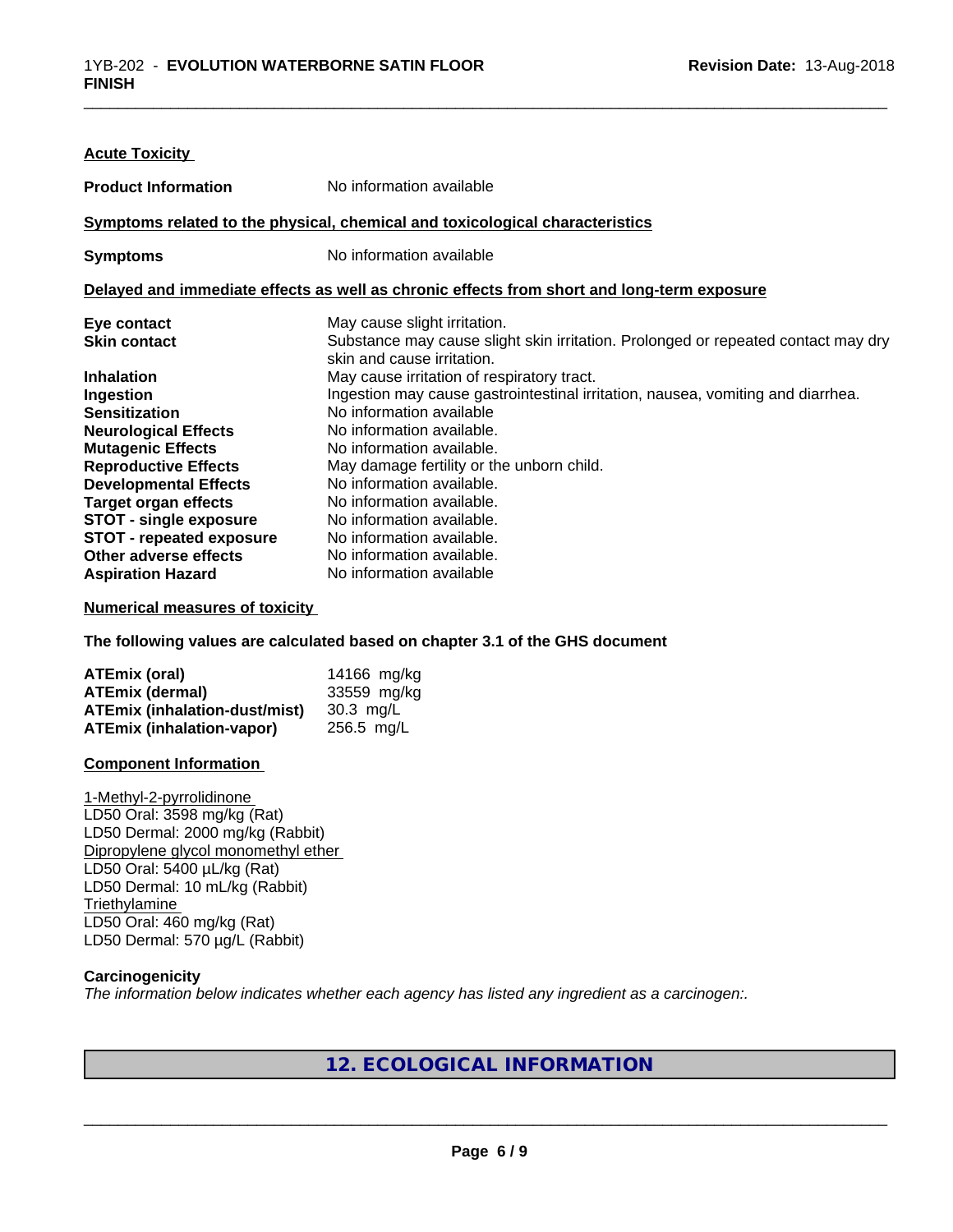\_\_\_\_\_\_\_\_\_\_\_\_\_\_\_\_\_\_\_\_\_\_\_\_\_\_\_\_\_\_\_\_\_\_\_\_\_\_\_\_\_\_\_\_\_\_\_\_\_\_\_\_\_\_\_\_\_\_\_\_\_\_\_\_\_\_\_\_\_\_\_\_\_\_\_\_\_\_\_\_\_\_\_\_\_\_\_\_\_\_\_\_\_

## **Ecotoxicity Effects**

The environmental impact of this product has not been fully investigated.

#### **Product Information**

#### **Acute Toxicity to Fish**

No information available

#### **Acute Toxicity to Aquatic Invertebrates**

No information available

#### **Acute Toxicity to Aquatic Plants**

No information available

#### **Persistence / Degradability**

No information available.

#### **Bioaccumulation**

There is no data for this product.

#### **Mobility in Environmental Media**

No information available.

#### **Ozone**

No information available

#### **Component Information**

#### **Acute Toxicity to Fish**

No information available

#### **Acute Toxicity to Aquatic Invertebrates**

No information available

### **Acute Toxicity to Aquatic Plants**

No information available

|                              | 13. DISPOSAL CONSIDERATIONS                                                                                                                                                                                               |
|------------------------------|---------------------------------------------------------------------------------------------------------------------------------------------------------------------------------------------------------------------------|
| <b>Waste Disposal Method</b> | Dispose of in accordance with federal, state, and local regulations. Local<br>requirements may vary, consult your sanitation department or state-designated<br>environmental protection agency for more disposal options. |
|                              | 14. TRANSPORT INFORMATION                                                                                                                                                                                                 |
| <b>DOT</b>                   | Not regulated                                                                                                                                                                                                             |
| <b>ICAO / IATA</b>           | Not regulated                                                                                                                                                                                                             |
|                              |                                                                                                                                                                                                                           |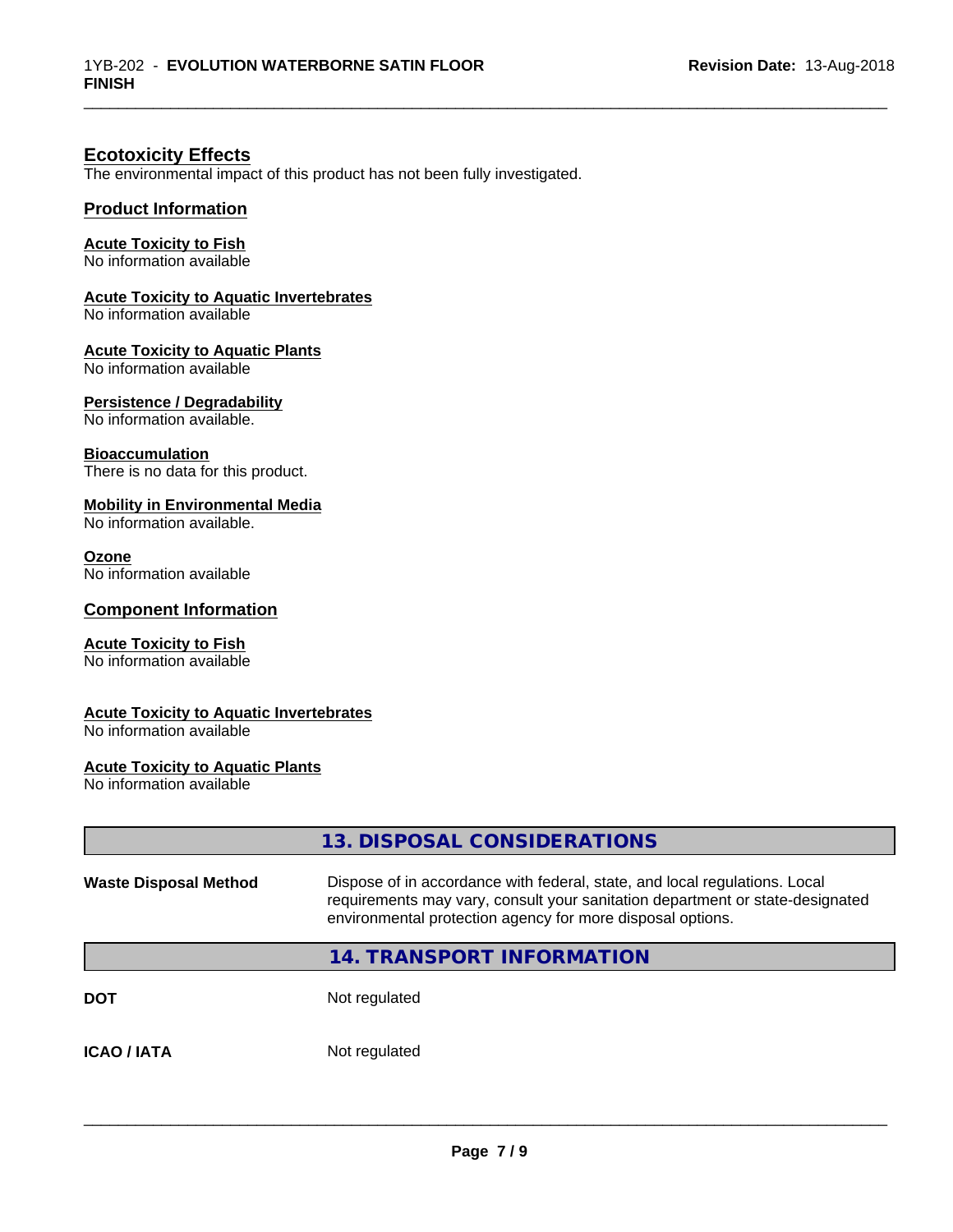**IMDG / IMO** Not regulated

### **15. REGULATORY INFORMATION**

\_\_\_\_\_\_\_\_\_\_\_\_\_\_\_\_\_\_\_\_\_\_\_\_\_\_\_\_\_\_\_\_\_\_\_\_\_\_\_\_\_\_\_\_\_\_\_\_\_\_\_\_\_\_\_\_\_\_\_\_\_\_\_\_\_\_\_\_\_\_\_\_\_\_\_\_\_\_\_\_\_\_\_\_\_\_\_\_\_\_\_\_\_

## **International Inventories**

| <b>TSCA: United States</b> | Yes - All components are listed or exempt. |
|----------------------------|--------------------------------------------|
| <b>DSL: Canada</b>         | Yes - All components are listed or exempt. |

## **Federal Regulations**

#### **SARA 311/312 hazardous categorization**

| Acute health hazard               | Yes |
|-----------------------------------|-----|
| Chronic Health Hazard             | Nο  |
| Fire hazard                       | No  |
| Sudden release of pressure hazard | Nο  |
| Reactive Hazard                   | N٥  |

#### **SARA 313**

Section 313 of Title III of the Superfund Amendments and Reauthorization Act of 1986 (SARA). This product contains a chemical or chemicals which are subject to the reporting requirements of the Act and Title 40 of the Code of Federal Regulations, Part 372:

| Chemical name                       | <b>CAS No.</b> | Weight-% | <b>CERCLA/SARA 313</b>     |
|-------------------------------------|----------------|----------|----------------------------|
|                                     |                |          | (de minimis concentration) |
| 1-Methyl-2-pyrrolidinone            | 872-50-4       | 10       |                            |
| Dipropylene glycol monomethyl ether | 34590-94-8     |          |                            |
| Triethvlamine                       | 121-44-8       |          | 1.0                        |

#### **Clean Air Act,Section 112 Hazardous Air Pollutants (HAPs) (see 40 CFR 61)**

This product contains the following HAPs:

| <b>Chemical name</b> | CAS No.  | Weight-% | <b>Hazardous Air Pollutant</b> |
|----------------------|----------|----------|--------------------------------|
|                      |          |          | (HAP)                          |
| <b>Triethylamine</b> | 121-44-8 |          | Listed                         |

### **US State Regulations**

#### **California Proposition 65**

**AVIMARNING:** Cancer and Reproductive Harm– www.P65warnings.ca.gov

#### **State Right-to-Know**

| <b>Chemical name</b>                | <b>Massachusetts</b> | New<br>. Jersev | Pennsylvania |
|-------------------------------------|----------------------|-----------------|--------------|
| 1-Methyl-2-pyrrolidinone            |                      |                 |              |
| Dipropylene glycol monomethyl ether |                      |                 |              |
| Friethvlamine                       |                      |                 |              |